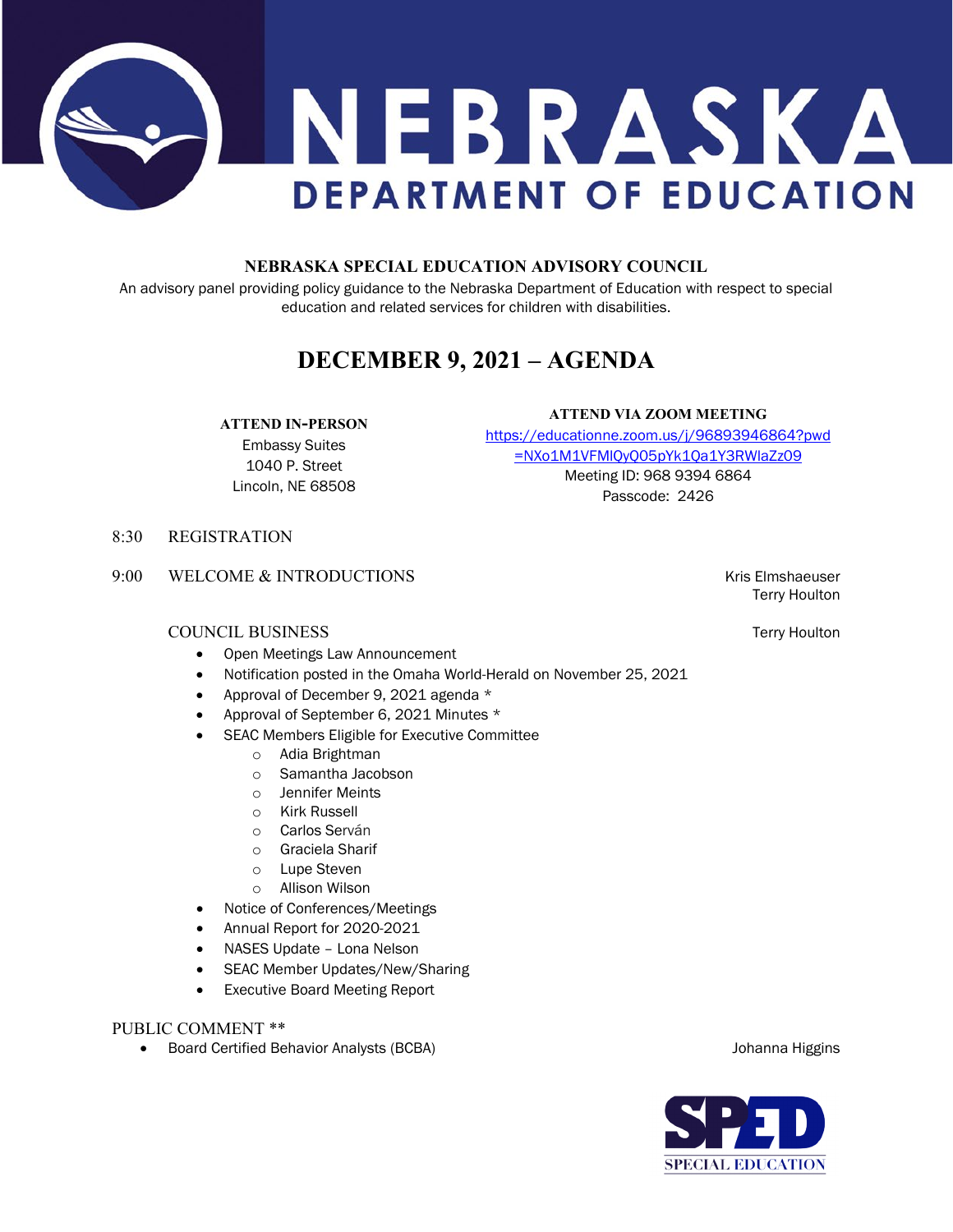## FUNCTIONAL BEHAVIORAL ASSESSMENTS & BEHAVIORAL INTERVENTION PLANS SEAC Sub-Committee

| <b>DISCUSSION ITEMS</b><br>Connecting Higher Education with Practicing Educators/Administrators Across the State.<br>$\bullet$ | <b>Kris Elmshaeuser</b>                                                                              |
|--------------------------------------------------------------------------------------------------------------------------------|------------------------------------------------------------------------------------------------------|
| Grants to Fund Students to Become Teachers or Other Types of Providers                                                         | Johanna Higgins                                                                                      |
| Data and Progress Monitoring Related to IEP Goals                                                                              | <b>Terry Houlton</b>                                                                                 |
| State Performance Plan/Annual Performance Report - Target Setting                                                              | Kris Elmshaeuser<br>Kelly Wojcik<br>Jamie Chambers<br><b>Heather Ottoson</b><br><b>Theresa Hayes</b> |
| State Systemic Improvement Plan (SSIP)<br>$\bullet$                                                                            | <b>Kelly Wojcik</b>                                                                                  |
| NDE OFFICE OF SPECIAL EDUCATION TEAM REPORTS                                                                                   | Amy Rhone                                                                                            |

Kris Elmshaeuser Teresa Coonts Kelly Wojcik

- Monitoring Activities
- Disproportionality
- RDA Stakeholder Meeting Update
- 92 NAC 51 State Complaint Filing Update
- Special Education Teacher Retention Grant
- IDEA American Rescue Plan Funds
- Other Topics

ADJOURN Terry Houlton

## NEXT MEETING DATE: MARCH 17, 2022 A VIRTUAL OPTION WILL NOT BE OFFERED FOR THE MARCH 17, 2022 MEETING

## 2021-2022 MEETING DATES

- September 9, 2021 Hybrid
- December 9, 2021 Hybrid
- March 17, 2022 IN-PERSON ONLY
- May 12, 2022 IN-PERSON ONLY

## UPCOMING CONFERENCES:

- February 22-23, 2022 Transition Conference Hybrid / Younes Conference Center, Kearney, NE
- April 7-8, 2022 ASD Network State Conference Hybrid / Younes Conference Center North, Kearney, NE
- June 1-2, 2022 Nebraska School Mental Health Conference Embassy Suites, La Vista, NE)

## NE SEAC EXECUTIVE COMMITTEE MEMBERS:

*Chairman* – Terry Houlton, (2021-2022) Director of Special Education Millard Schools, Omaha, NE Kasey Alexander, (2022-2023) Educator, West Point Schools, West Point, NE Sr. Janelle Buettner, (2023-2024) Principal, North American Martyrs Catholic School, Lincoln, NE New Member, (2024-2025) \*Will be elected at December 9, 2021 SEAC Meeting\*

- \* Items requiring Council action
- \*\* Per the SEAC Operating Procedures, opportunity for public comment is requested in advance